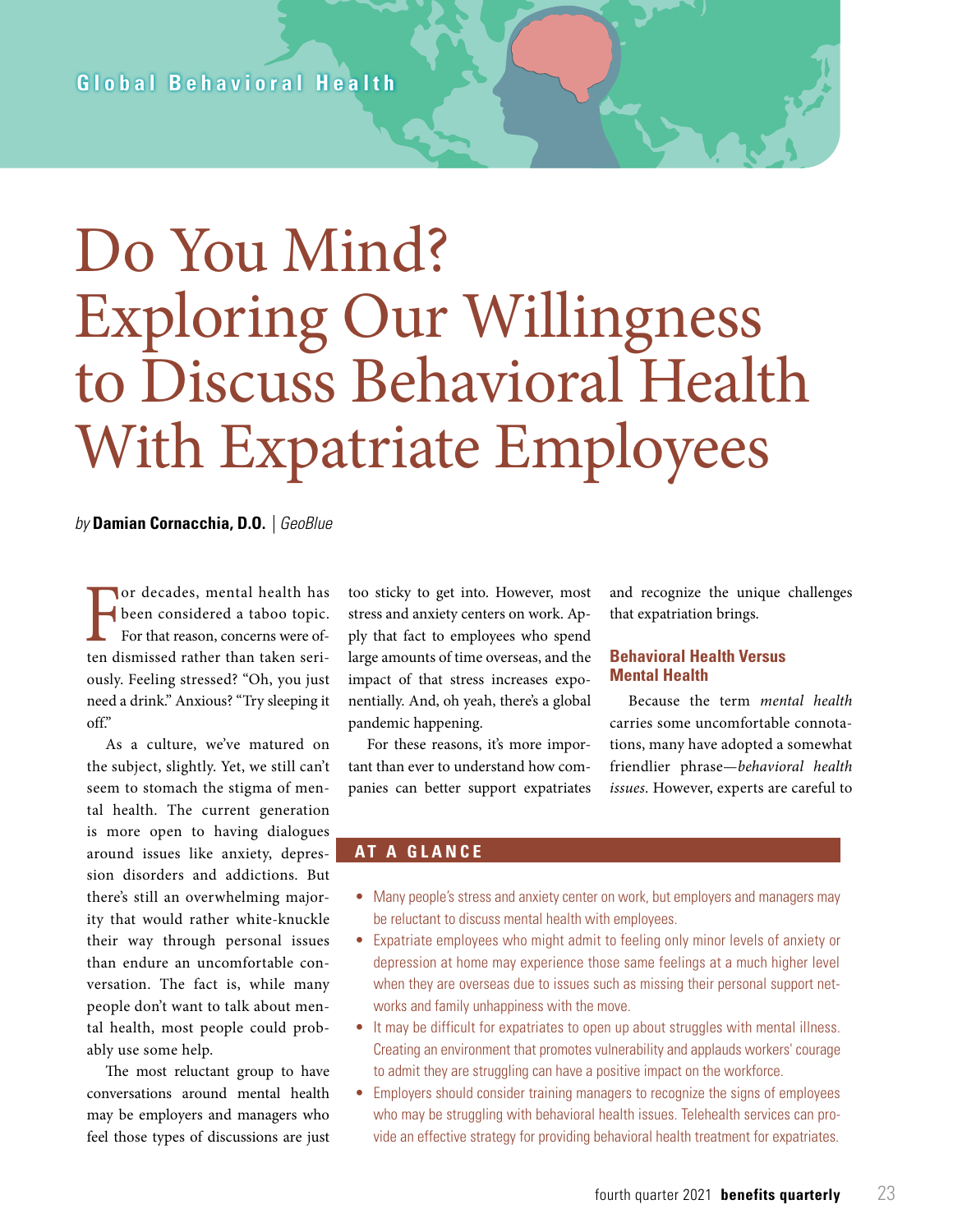explain that there are distinct differences between the two, despite the phrases being used interchangeably.

- **Behavioral health—***Behavioral health* is the scientific study of the emotions, behaviors and biology relating to a person's mental well-being, their ability to function in everyday life and their concept of self. The term *behavioral health* encompasses all contributions to mental wellness, including substance abuse, behavior, habits and other external forces.
- **Mental health—***Mental health* covers many of the same issues as behavioral health, but this term only encompasses the biological component of this aspect of wellness.

For instance, anxiety is considered to be a mental health condition in which there are biological effects at play that impact a person's mood. The external implications of that may result in sleeping more or less. Those are actions that contribute to a person's overall behavioral health.

As companies begin to look at ways of supporting workforce mental and behavioral health, it's important that they make the distinction between mental and behavioral health. And, even more importantly, understand how they coexist.

#### **The Impact of Poor Mental Health on a Global Workforce**

Work-related stress and anxiety have been discussion points for years. However, they are now an even more necessary focus as the Millennial generation navigates expectations of long workhours, a highly competitive job market and an ever-thinning line between work life and home life—one that disappeared completely for much of the world's workforce during COVID-19.

Expatriates, who have to endure the emotional stress related to life in a foreign country, are an even more tenuous group within the workforce. Some of these pressures can be anticipated, such as overcoming language barriers, learning how to navigate foreign roads or adjusting to a new cuisine. Others, however, are more difficult to predict. Some individuals will find it hard to adjust to a particular culture, or they may become overwhelmed by the sheer distance between them and their loved ones. These unique triggers place immense personal pressure on an individual's mental health on top of the typical stresses associated with workplace relationships and success.

Employees who might admit to feeling only minor levels of anxiety or depression at home may easily experience those same feelings at a much higher level when they are overseas. These issues can contribute to an individual's poor performance or affect the performance and morale of an entire team. In many instances, this may cause extended absences or even drive employees to resign from their positions altogether.

In 2015, Internations conducted a major international survey, which identified the top stressors for expatriates (Figure). They ranged from 52% reporting that they miss their personal support network to 15% who said their loved ones are unhappy with the move.

#### **Managing the Effects of a Worldwide Pandemic**

COVID-19 has taken an already growing issue of behavioral health and catapulted it into an entirely different stratosphere. In 2020, calls to the federal mental health crisis hotline were 900% greater than the prior year. $^1$  The pan-

### **FIGURE**

### **Top Stressors for Expatriates**



*Source:* Internations.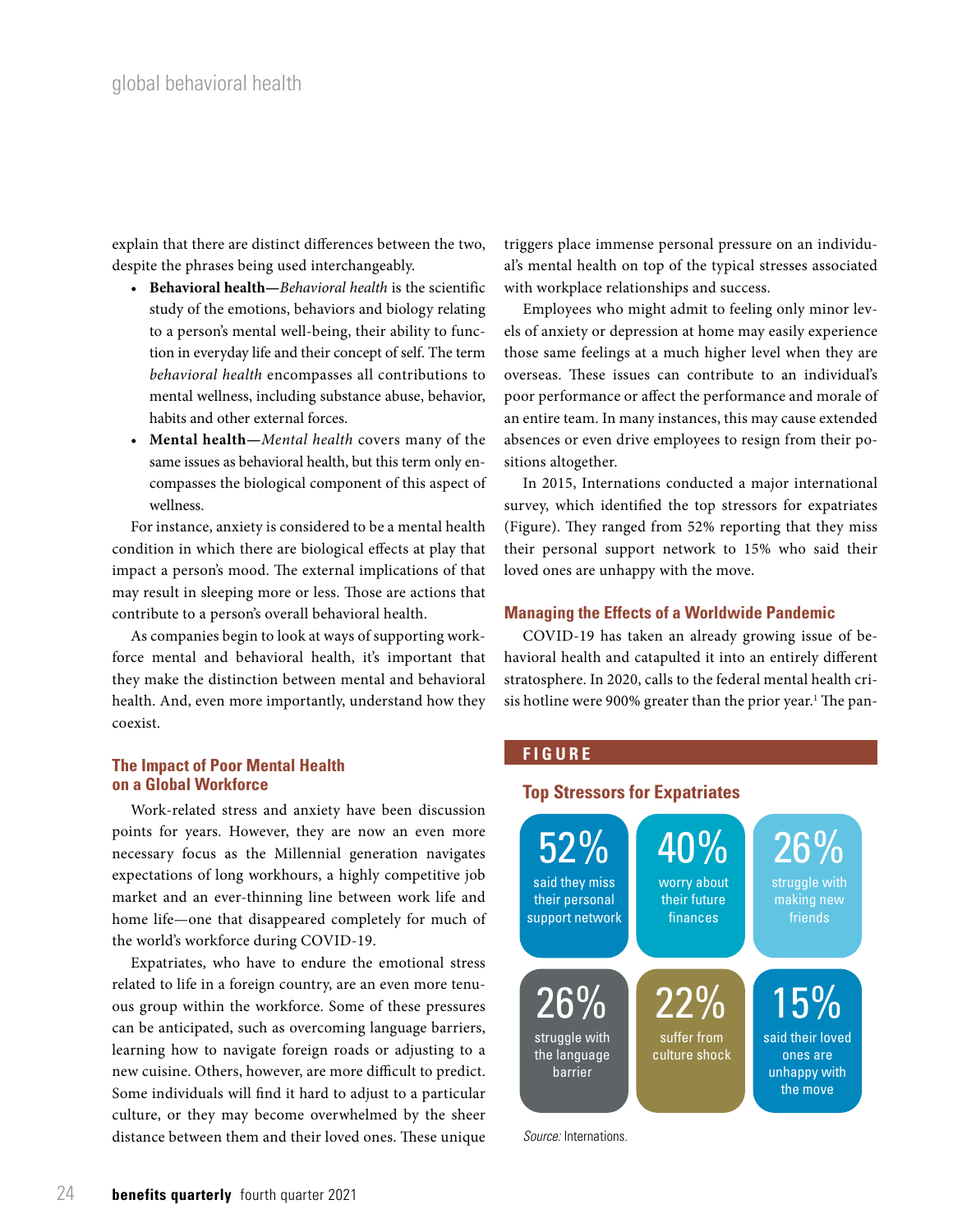demic has impacted everyone, with 93% reporting at least one behavior change—from positive ones like more exercise and time spent with family to negative ones like increased alcohol consumption and smoking—since the outbreak began.2

The concern over physical and financial health coupled with prolonged isolation has had catastrophic effects on our global population's mental stability. As we struggle to adapt to our current reality, we also look ahead with uncertainty. What will life look like when it goes back to "normal," and how will we support each other if that reality doesn't look like what we may have hoped?

As local stay-at-home orders and social-distancing practices were being enforced, it became more difficult for individuals to visit their local health care providers. That has led to an increase in usage of remote/digital medical services. This new technology has given millions of people around the world access to health care when they may have otherwise gone without it. From a behavioral health standpoint, telehealth services can help eliminate numerous obstacles that might prohibit an individual from seeking care. That is true under normal circumstances, but even more so during this unique time in history. It also provides unique advantages for the globally mobile who would benefit from counseling by someone who understands their language and their culture and is able to provide that care without requiring someone to leave their home.

## **Promoting a Healthy Global Workforce**

#### *Keeping the Conversation Going*

If the three most important factors in real estate are "location, location, location," mental health's would be "awareness, awareness, awareness." As mentioned in the beginning of this article, the world is moving in the right direction when it comes to embracing the subject of behavioral health. But we have a long way to go. Open and ongoing communication is the single most effective way to break down the stigmas associated with mental and behavioral health issues. The more we talk about them, the less power they hold over us. Managers should prioritize regular one-to-one meetings and catch-ups with their team. They should use this time to check how team members are feeling and talk through any difficulties at home or work. It might help to add well-being as a standing item on the agenda at team and/or individual one-to-one meetings. It's an opportunity to let staff talk about how they've been doing and anything that might be affecting their well-being.

Because expatriates tend to be the high performers and workers with great potential, there is an immense pressure to appear savvy and ever capable. The idea of opening up about struggles with mental illness seems to fly in the face of the persona many feel like they're expected to portray. However, creating an environment that promotes vulnerability and applauds the courage to admit that "I'm not OK" can have an incredibly positive impact on the workforce, especially those who are miles away from home.

It's important to realize that behavioral health issues can be very slowburning fires that often take years to grow large enough to identify as a problem. Individuals may drop subtle hints over an extended period of time that could be easily missed if you are not looking for indicators of mental or behavioral problems. Managers should understand some of the signs of poor mental health such as low mood, poor concentration, difficulty with making decisions, irritability and short temper/aggression. Seeing these signs in employees should prompt managers to check in and start a conversation about how the employee is coping right now.

Managers of employees who seem like they may be in need of support should reassure them that it is perfectly acceptable and even honorable to admit that there's an issue that needs to be addressed. Then they should encourage them to utilize services like telehealth, an employee assistance program (EAP) and other clinical interventions such as therapy. Making it as easy and emotionally safe as possible for them to seek care can create a sense of acceptance and understanding that can spur an individual to pursue help with confidence and peace of mind, which in turn may give them a better chance of making lasting, positive changes in their life.

#### *Supporting Healthy Behavioral and Mental Habits*

There's a clear connection between mental and physical well-being. In